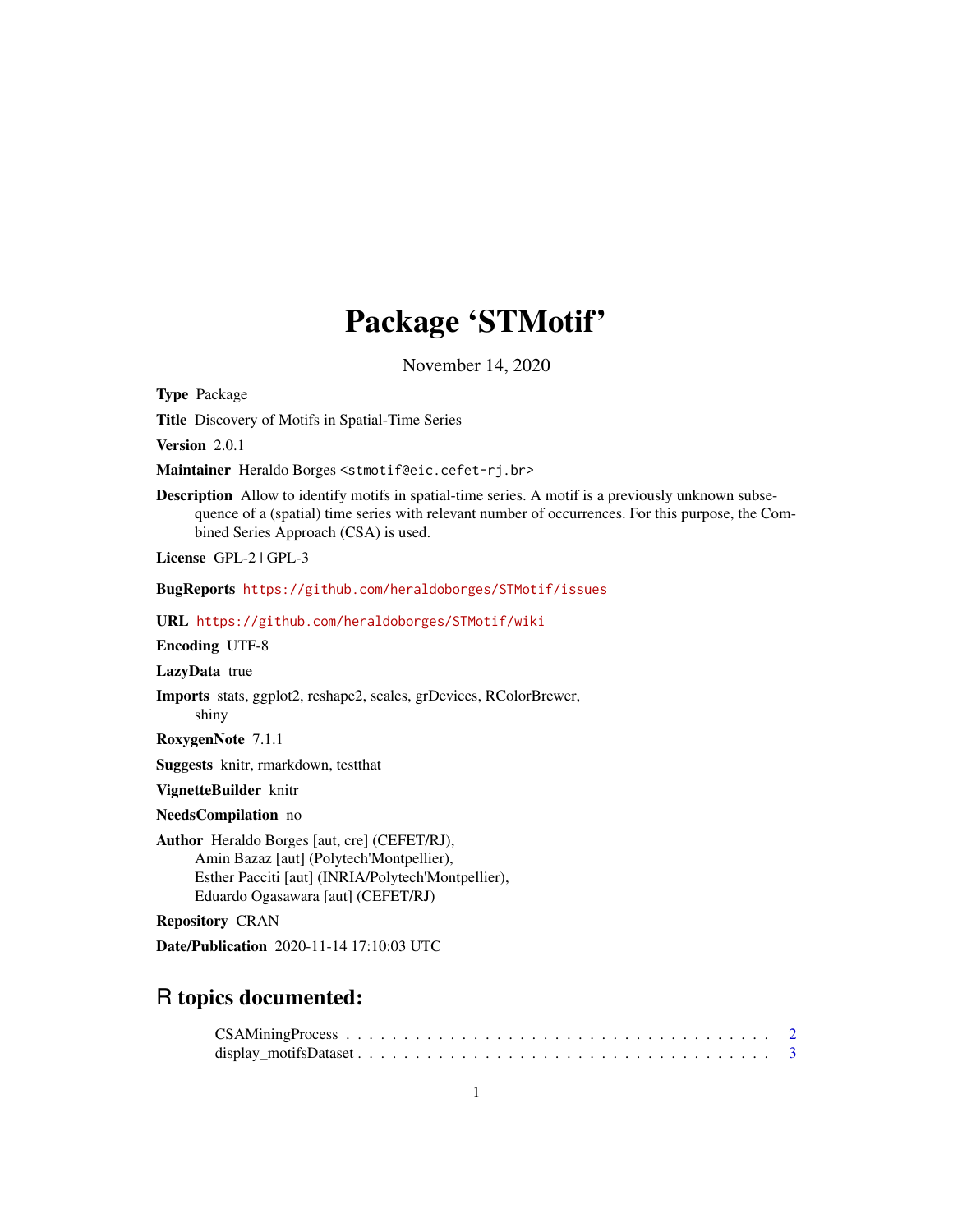<span id="page-1-0"></span>

CSAMiningProcess *CSAMiningProcess*

# Description

CSA Datamining Process

#### Usage

CSAMiningProcess(D, DS, w, a, sb, tb, si, ka)

#### Arguments

|    | Dataset containing numeric values                                        |
|----|--------------------------------------------------------------------------|
| DS | Dataset containing SAX encoded values                                    |
| W  | Word Size                                                                |
| a  | Number of letters to do the encode                                       |
| sb | Spatial block size                                                       |
| tb | Temporal block size                                                      |
| si | Minimum number of occurrences inside each block                          |
| ka | Minimum number of spatial-time series with occurrences inside each block |

# Value

Return a list of ranked motifs. Each motif contains the information [isaxcode, recmatrix, vectst, rank], as described:

isaxcode: Motif sequences in character format

recmatrix: Matrix giving as information the blocks containing this motif

vectst: Coordinate of the start positions of the motif in the original dataset

rank: L of information used for motif ranking, as [dist, word, qtd, proj]

# Examples

#CSA Datamining process D <- STMotif::example\_dataset DS <- NormSAX(STMotif::example\_dataset,5) rmotif <- CSAMiningProcess(D,DS,4,5,4,10,2,2)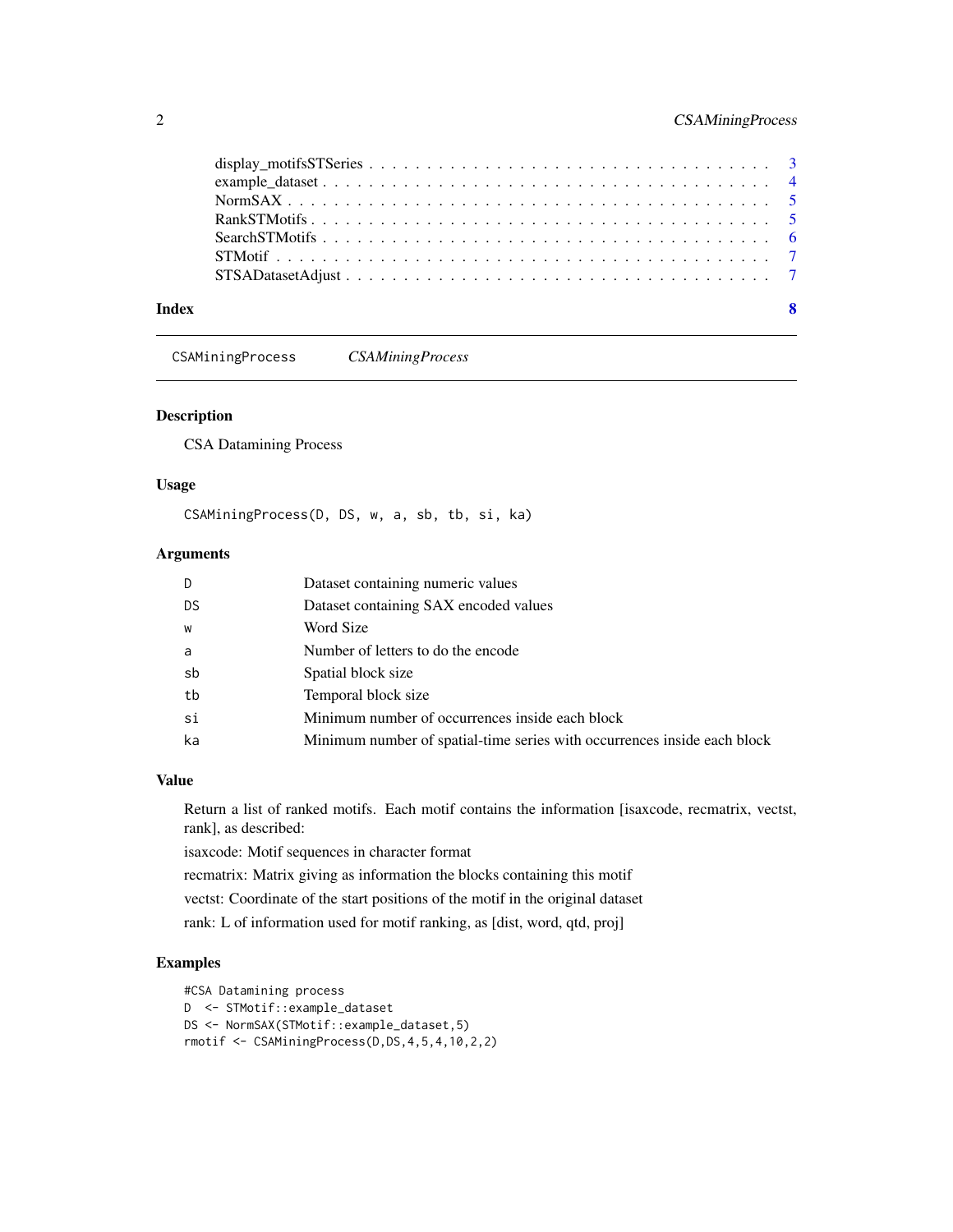<span id="page-2-0"></span>display\_motifsDataset *Plot a heatmap of the dataset and highlight the selected motifs from the list*

#### Description

Plot a heatmap of the dataset and highlight the selected motifs from the list

#### Usage

display\_motifsDataset(dataset, rstmotifs, alpha)

# Arguments

| dataset   | Numerical dataset                   |
|-----------|-------------------------------------|
| rstmotifs | List of ranked motifs               |
| alpha     | The cardinality of the SAX alphabet |

#### Value

Heatmap dataset with seelected motifs

#### Examples

```
#Launch all the workflow
#Plot the result
D <- STMotif::example_dataset
DS <- NormSAX(STMotif::example_dataset,5)
stmotifs <- SearchSTMotifs(D,DS,4,5,4,10,2,2)
rstmotifs <- RankSTMotifs(stmotifs)
display_motifsDataset(dataset = STMotif::example_dataset, rstmotifs[c(1:4)], 5)
```

```
display_motifsSTSeries
```
*Plot the selected spatial-time series with the selected motifs highlighted*

# Description

Plot the selected spatial-time series with the selected motifs highlighted

#### Usage

display\_motifsSTSeries(dataset, rstmotifs, space = c(1:length(dataset)))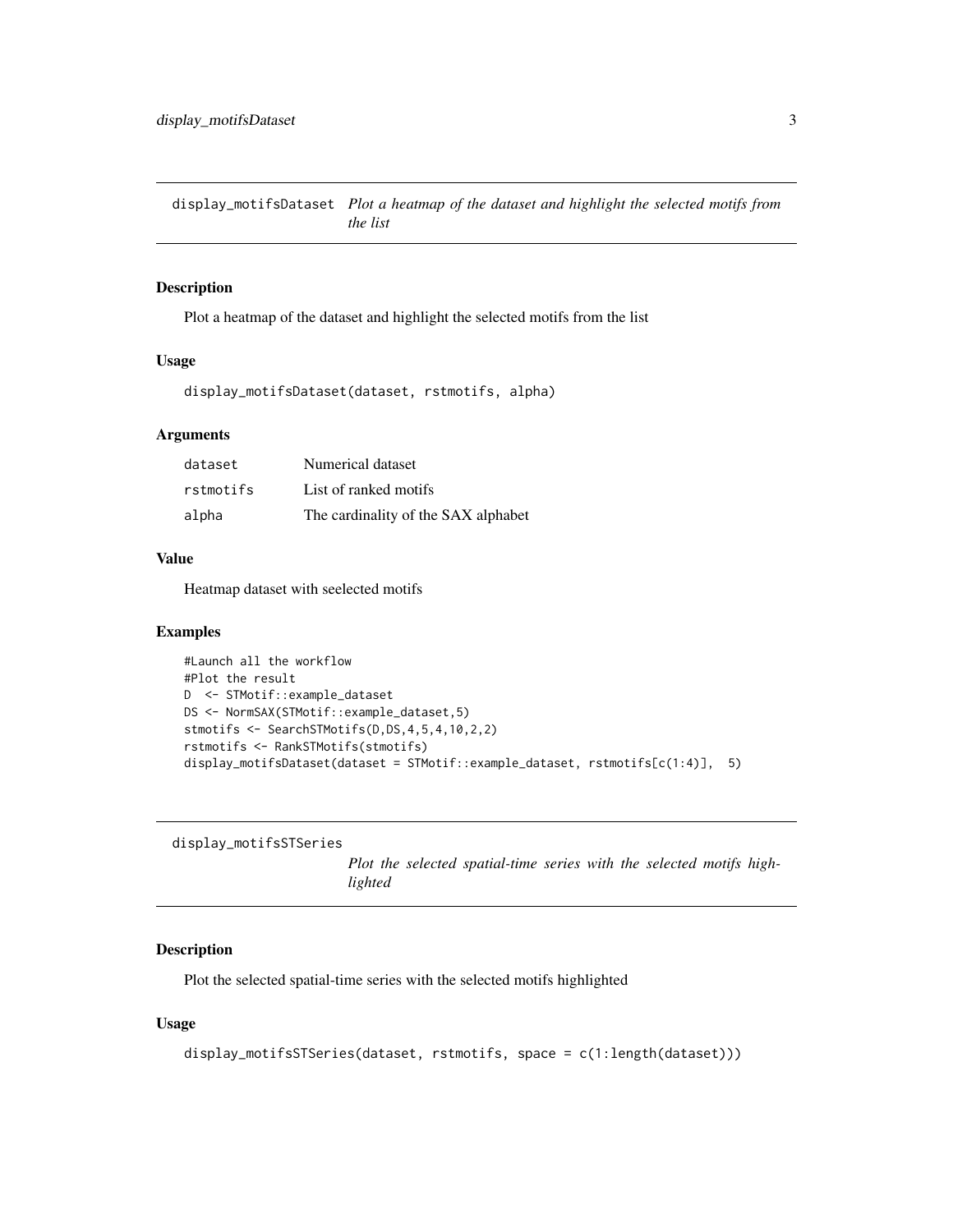# <span id="page-3-0"></span>Arguments

| dataset   | Dataset containing numeric values                                  |
|-----------|--------------------------------------------------------------------|
| rstmotifs | List of ranked motifs                                              |
| space     | Select a range of columns to plot the corresponding spatial series |

#### Value

Selected spatial series with the selected motifs highlighted

#### Examples

```
#Launch all the workflow
#Plot the result
D <- STMotif::example_dataset
DS <- NormSAX(STMotif::example_dataset,5)
stmotifs <- SearchSTMotifs(D,DS,4,5,4,10,2,2)
rstmotifs <- RankSTMotifs(stmotifs)
display_motifsSTSeries(dataset = STMotif::example_dataset,rstmotifs[c(1:4)],space = c(1:4,10:12))
```
example\_dataset *Example of dataset*

# Description

Toy example to launch functions.

#### Usage

example\_dataset

#### Format

The dimensions of the dataset are 20 rows and 12 columns and this dataset contains 12 spatial-time series.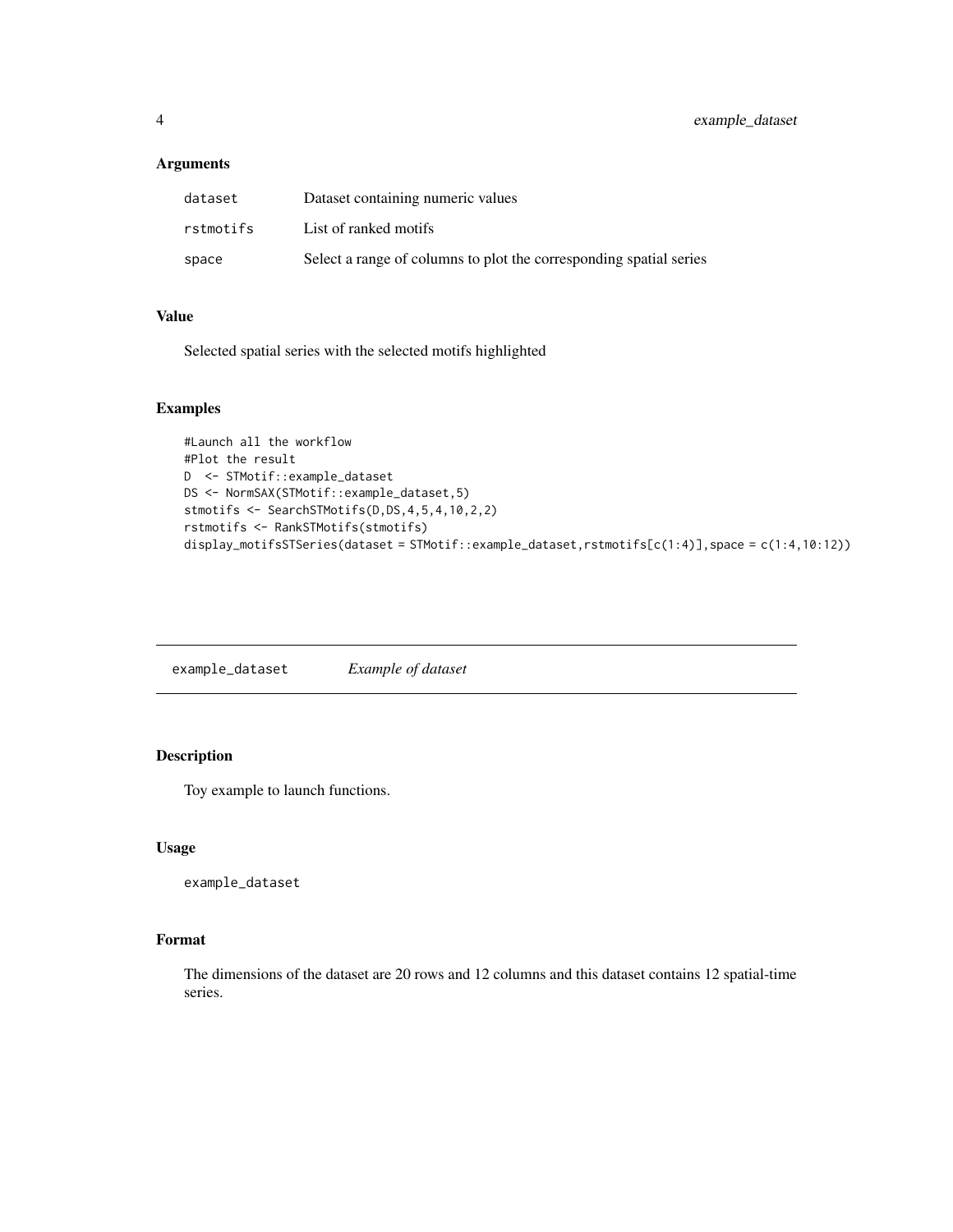<span id="page-4-0"></span>

# Description

Normalize the data and SAX indexing

# Usage

NormSAX(D, a)

# Arguments

|     | Dataset containing numeric values |
|-----|-----------------------------------|
| - a | Number of letters use to encode   |

# Value

A normalized and encoded dataset for a given alphabet a

# Examples

```
#Normalization and Sax Dataset
DS <- NormSAX(STMotif::example_dataset, 5)
```
RankSTMotifs *Rank the STmotifs Rank motifs by their quality*

# Description

Rank the STmotifs Rank motifs by their quality

#### Usage

```
RankSTMotifs(stmotifs)
```
# Arguments

stmotifs List of identified motifs

#### Value

The ranked version of the identified list of motifs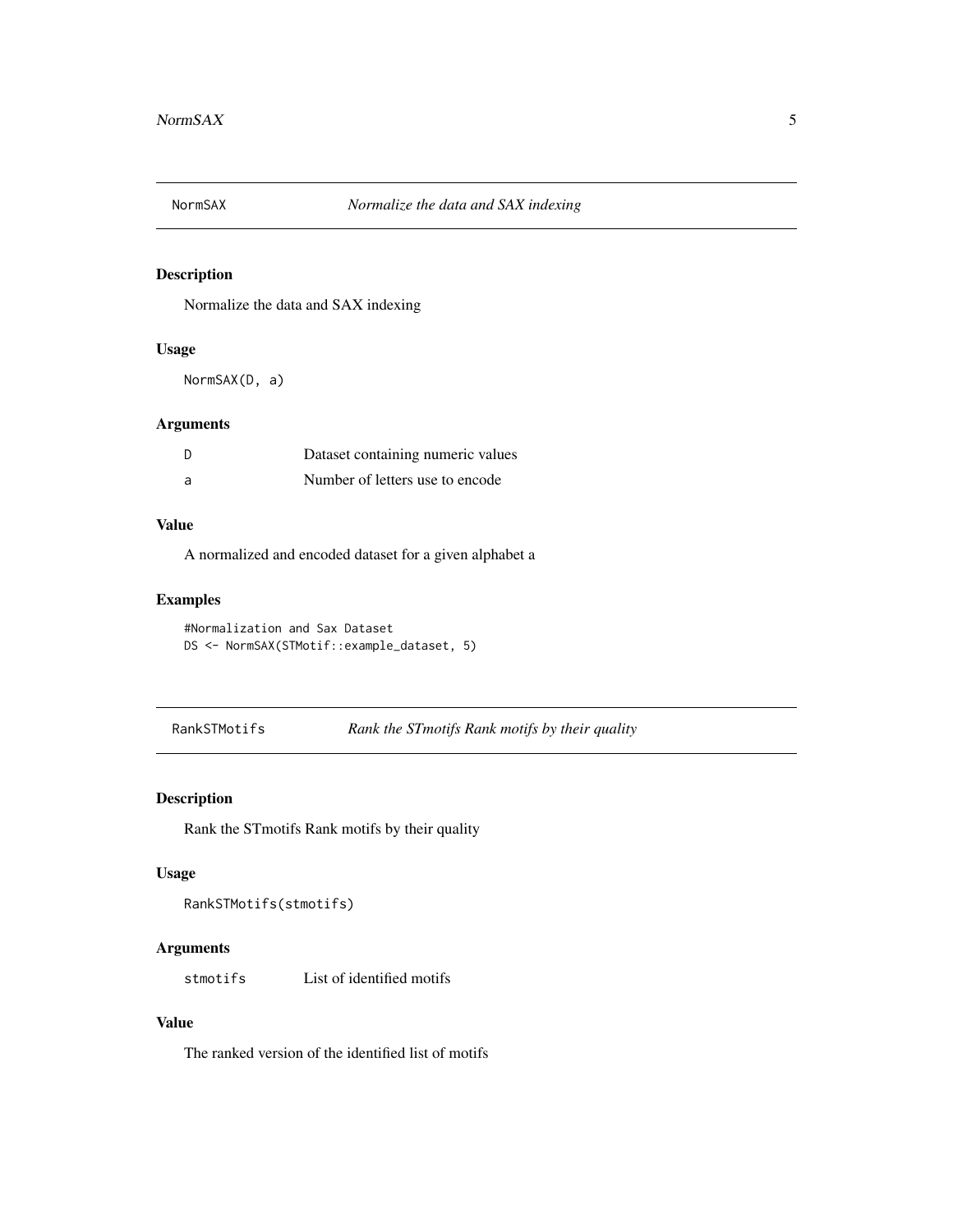# Examples

```
#Search for Spatial-time Motifs
D <- STMotif::example_dataset
DS <- NormSAX(STMotif::example_dataset,5)
stmotifs <- SearchSTMotifs(D,DS,4,5,4,10,2,2)
rstmotifs <- RankSTMotifs(stmotifs)
```
SearchSTMotifs *SearchSTMotifs*

#### Description

Search for Spatial-time Motifs

# Usage

SearchSTMotifs(D, DS, w, a, sb, tb, si = 3, ka = 3)

# Arguments

| D   | Dataset containing numeric values             |
|-----|-----------------------------------------------|
| DS. | Dataset containing SAX encoded values         |
| W   | Word Size                                     |
| a   | Number of letters to do the encode            |
| sb  | "Space slice" Number of columns in each block |
| tb  | "Time slice" Number of rows in each block     |
| si  | Support of Global Occurrence (GO)             |
| ka  | Support for Spatial Occurrence (SO)           |

#### Value

Return a list of identified motifs. Each motif contains the information [isaxcode, recmatrix, vectst], as described:

isaxcode: Motif sequences in character format

recmatrix: Matrix giving as information the blocks containing this motif

vectst: Coordinate of the start positions of the motif in the original dataset

# Examples

```
#Search for Spatial-time Motifs
D <- STMotif::example_dataset
DS <- NormSAX(STMotif::example_dataset,5)
stmotifs <- SearchSTMotifs(D,DS,4,5,4,10,2,2)
```
<span id="page-5-0"></span>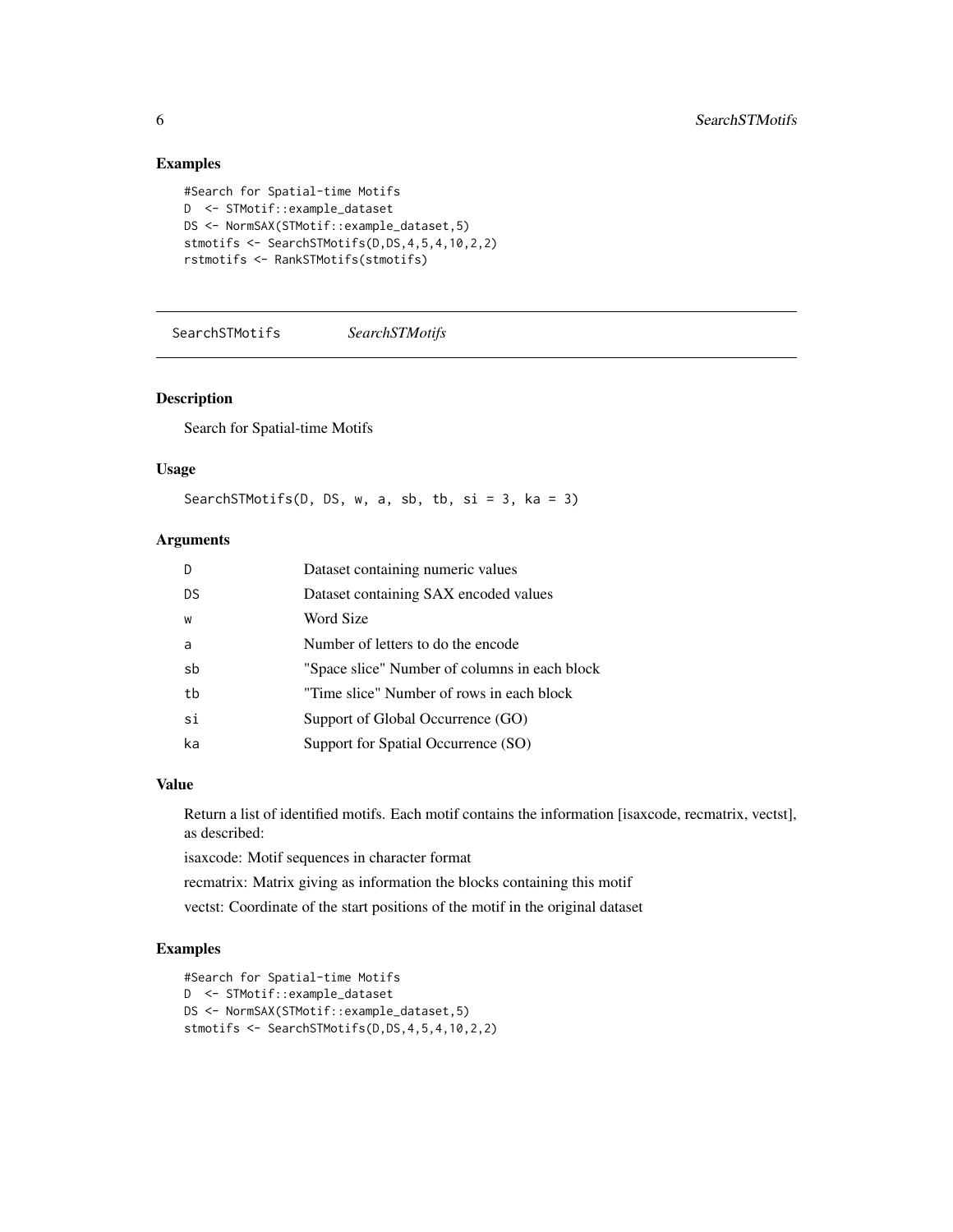<span id="page-6-0"></span>

# Description

This package 'STSMotifs' allows to identify motifs in spatial-time series. A motif is a previously unknown subsequence of a (spatial) time series with relevant number of occurrences. For this purpose, the Combined Series Approach (CSA) is used.

#### Details

To have more information about the package : [PACKAGE STMOTIF](../doc/STMotif.html)

STSADatasetAdjust *Adjust a Dataset Adjust the dimensions of a dataset to build the blocks*

#### Description

Adjust a Dataset Adjust the dimensions of a dataset to build the blocks

#### Usage

STSADatasetAdjust(D, tb, sb)

# Arguments

|    | Dataset containing numeric values |
|----|-----------------------------------|
| th | Temporal block size               |
| sb | Spatial block size                |

#### Value

Dataset adjusted to build the blocks.

#### Examples

```
#Adjust a block
D <- STSADatasetAdjust(STMotif::example_dataset, 20, 12)
```